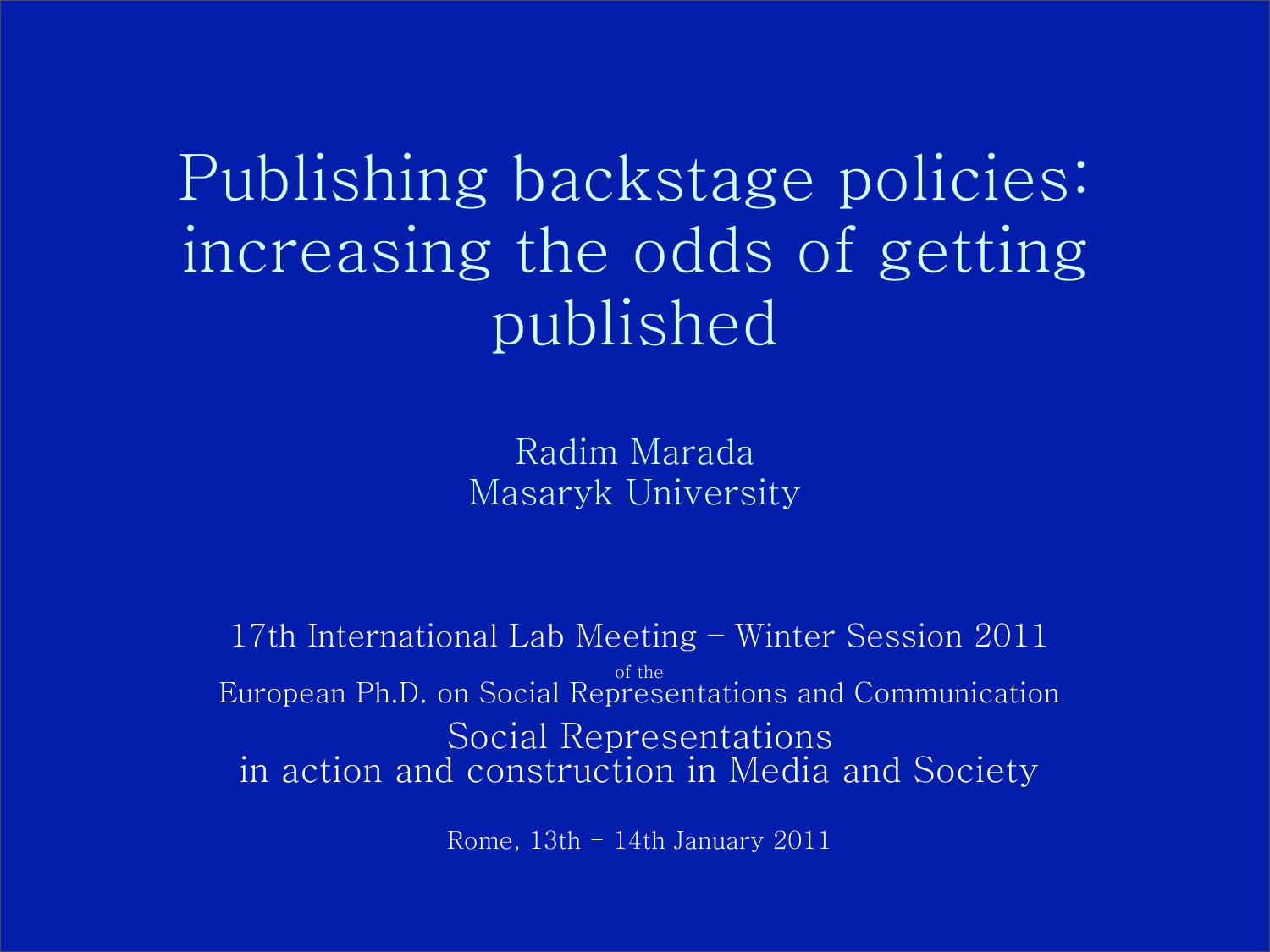## The Rule of Impact Factor

- The Chinese experiment
- Publishing in natural and social sciences
	- Where does the IF originate?
	- Where does the scientific knowledge originate?
- Impact factored editorial strategies
	- Pragmatic environmentalists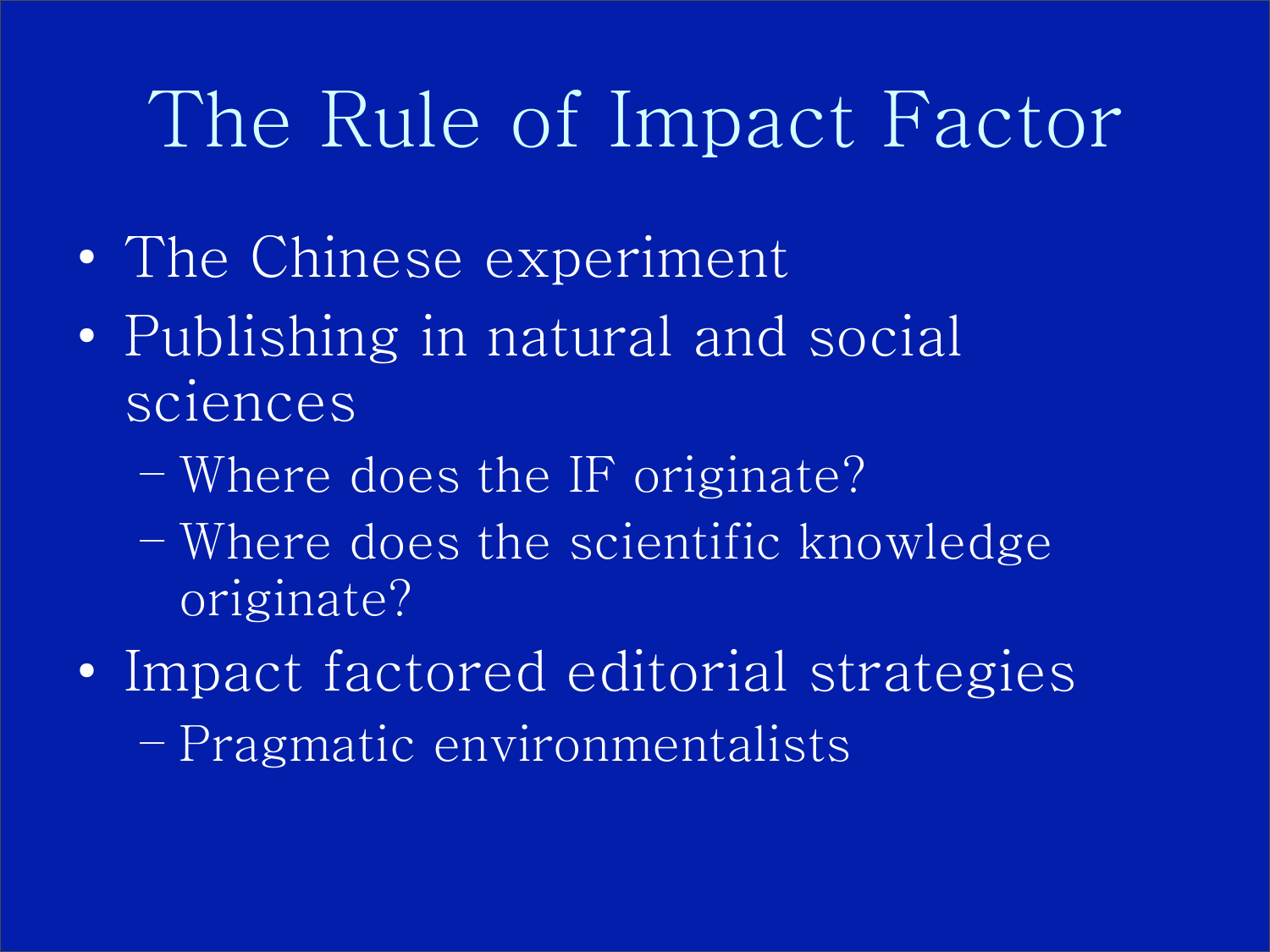#### Strategies of getting published

• Don't care about the impact factor

- How to choose the right journal?
	- General vs. issue specific (& multidisciplinary) journals
	- Monothematic issues (and volumes)
	- What the journal's web site can tell us?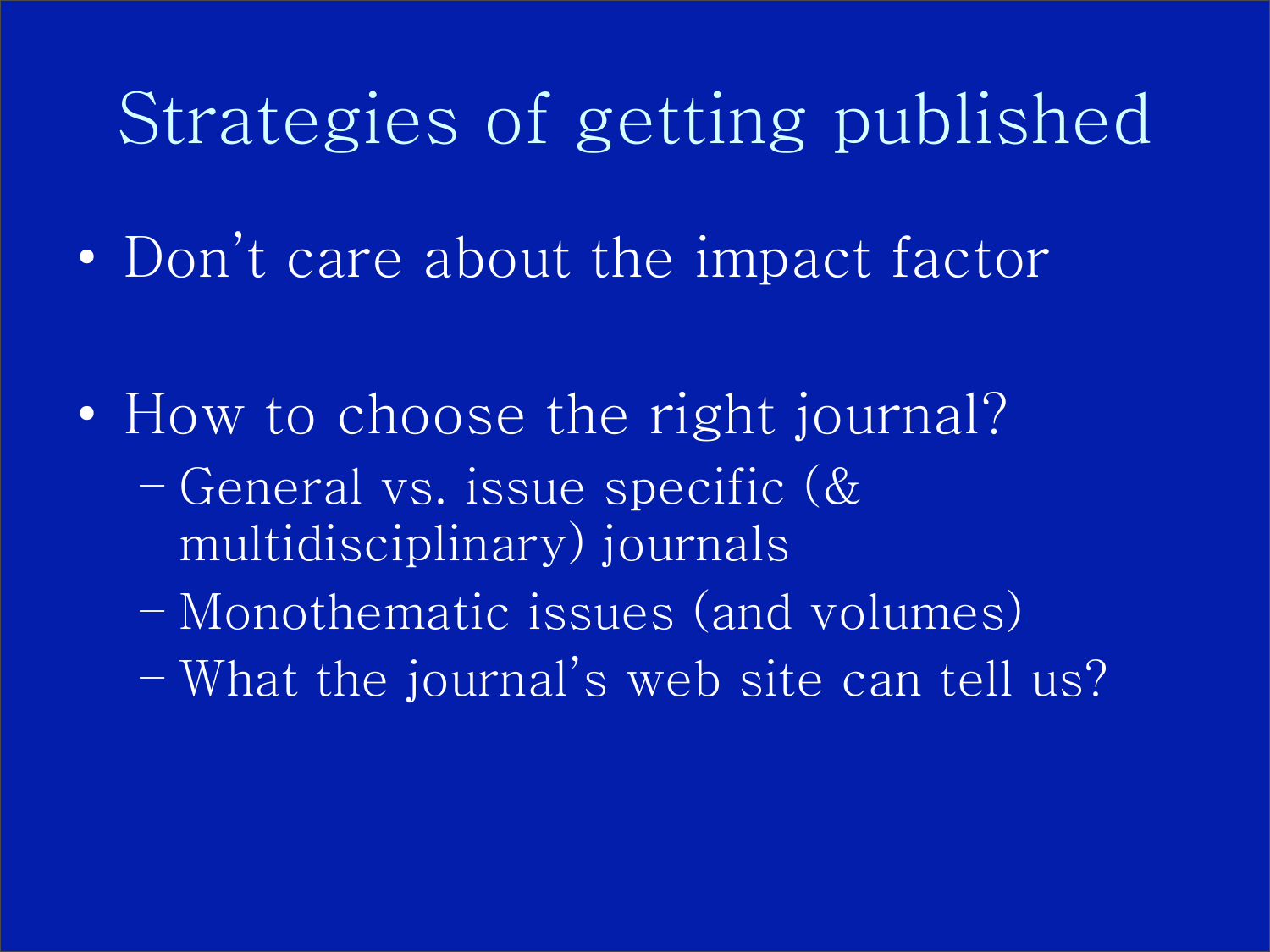## Strategies of writing: preparation

- Read a lot before starting to write
	- Choose the right literature
		- And read it selectively
	- And read good writers
- Have an issue
	- And know why you are writing about it
- Think of the reviewers from the start – And read other reviews
- Be ready to be declined – And be yourself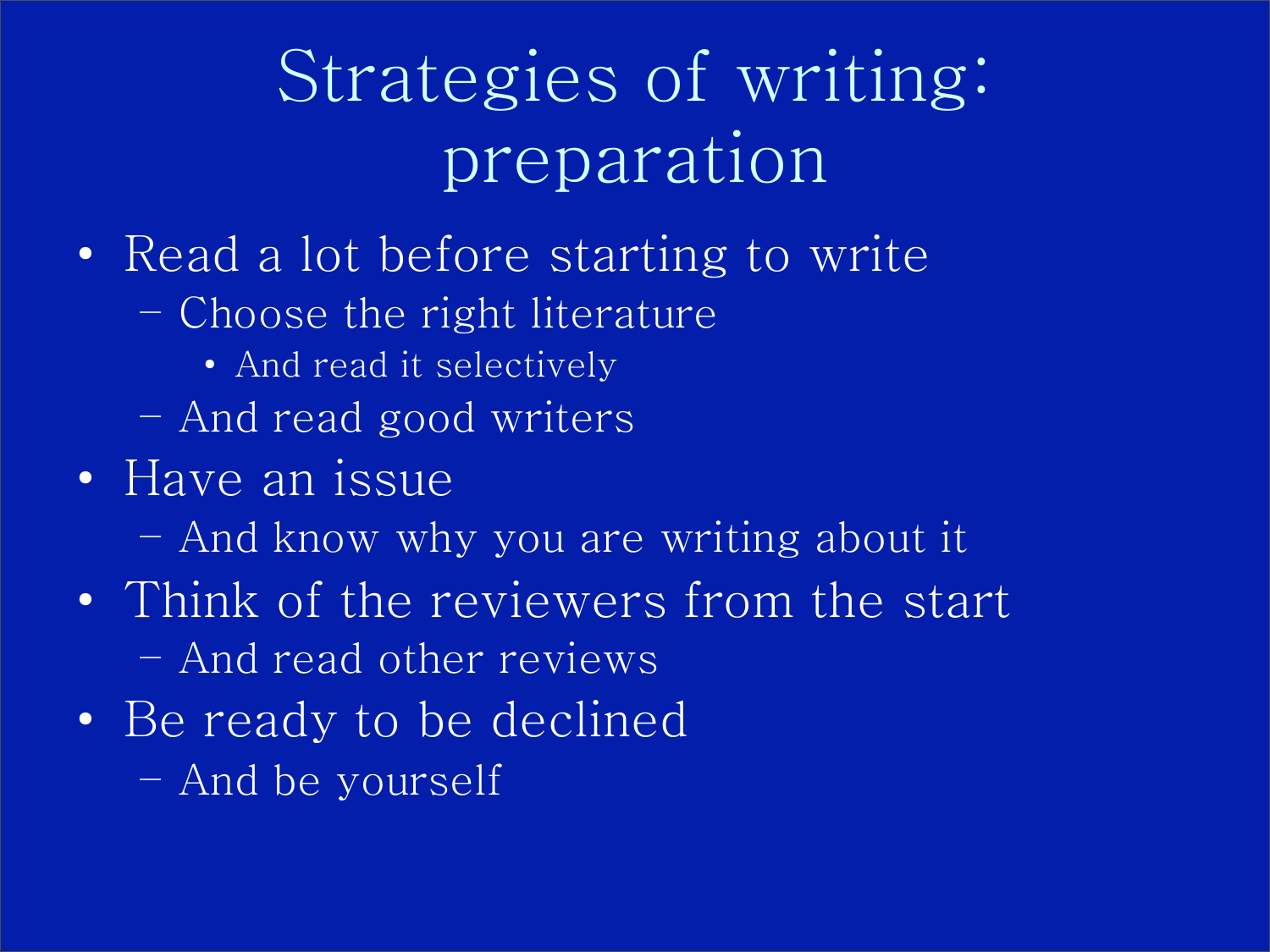## Ways of writing I

- The Vonnegut rule (the golden one)
- Be as transparent as possible
	- Still thinking of the reviewer
		- Simple but not simplistic
		- Logical in building your story
- Avoid categorical ideological statements
	- The critical is the opposite of the partisan
- The Orwell rule
	- Meaning looks for word, not the other way
	- Language is your tool and product at the same time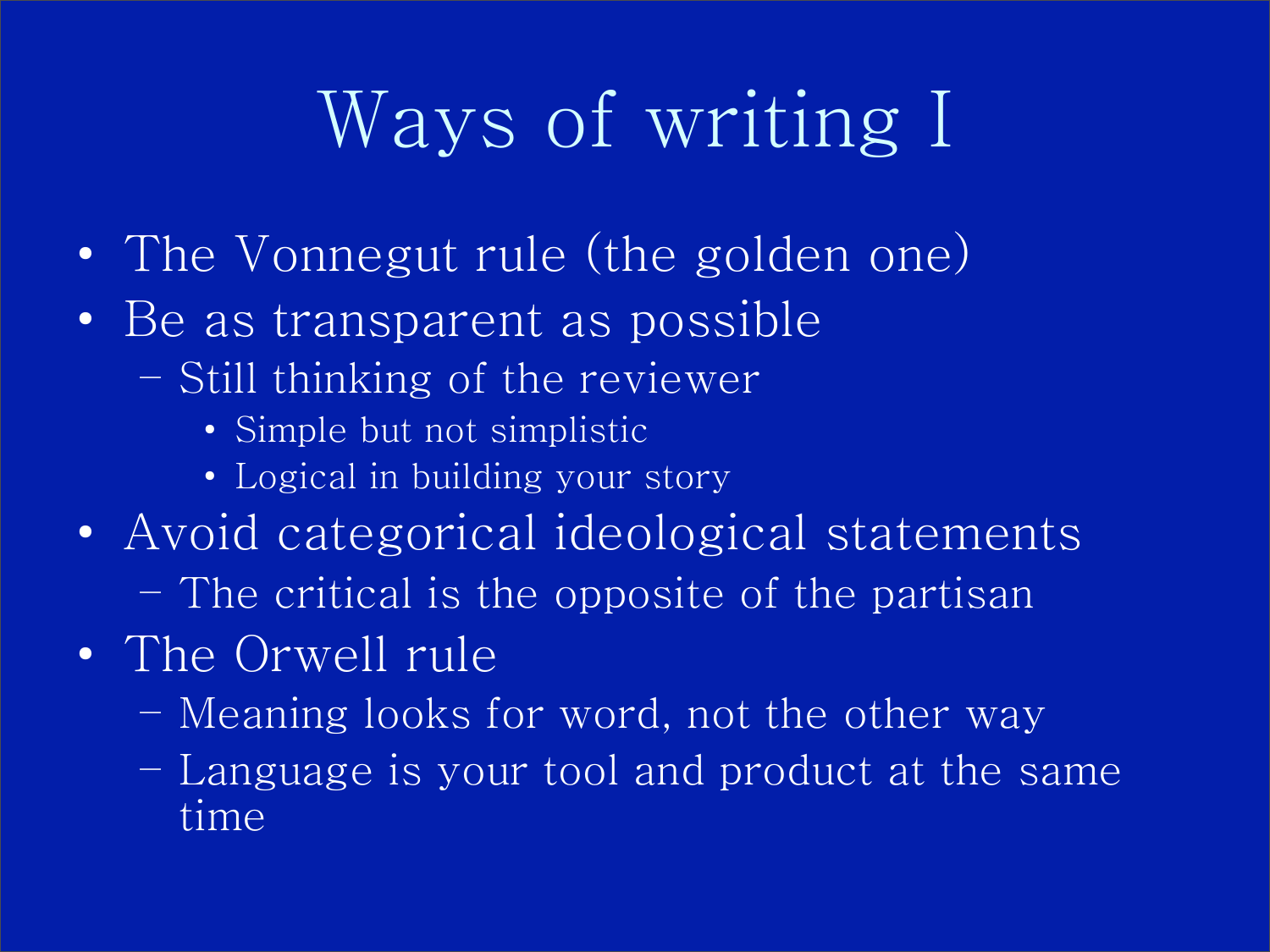## Ways of writing II

- Be impersonal
- Cite
- Watch your style
	- Short sentence is always better than long one
	- How long a paragraph?
	- And how much "scientific" terminology?
	- Avoid journalistic and bombastic jargon
- Don't avoid contradictions
	- The Simmel rule